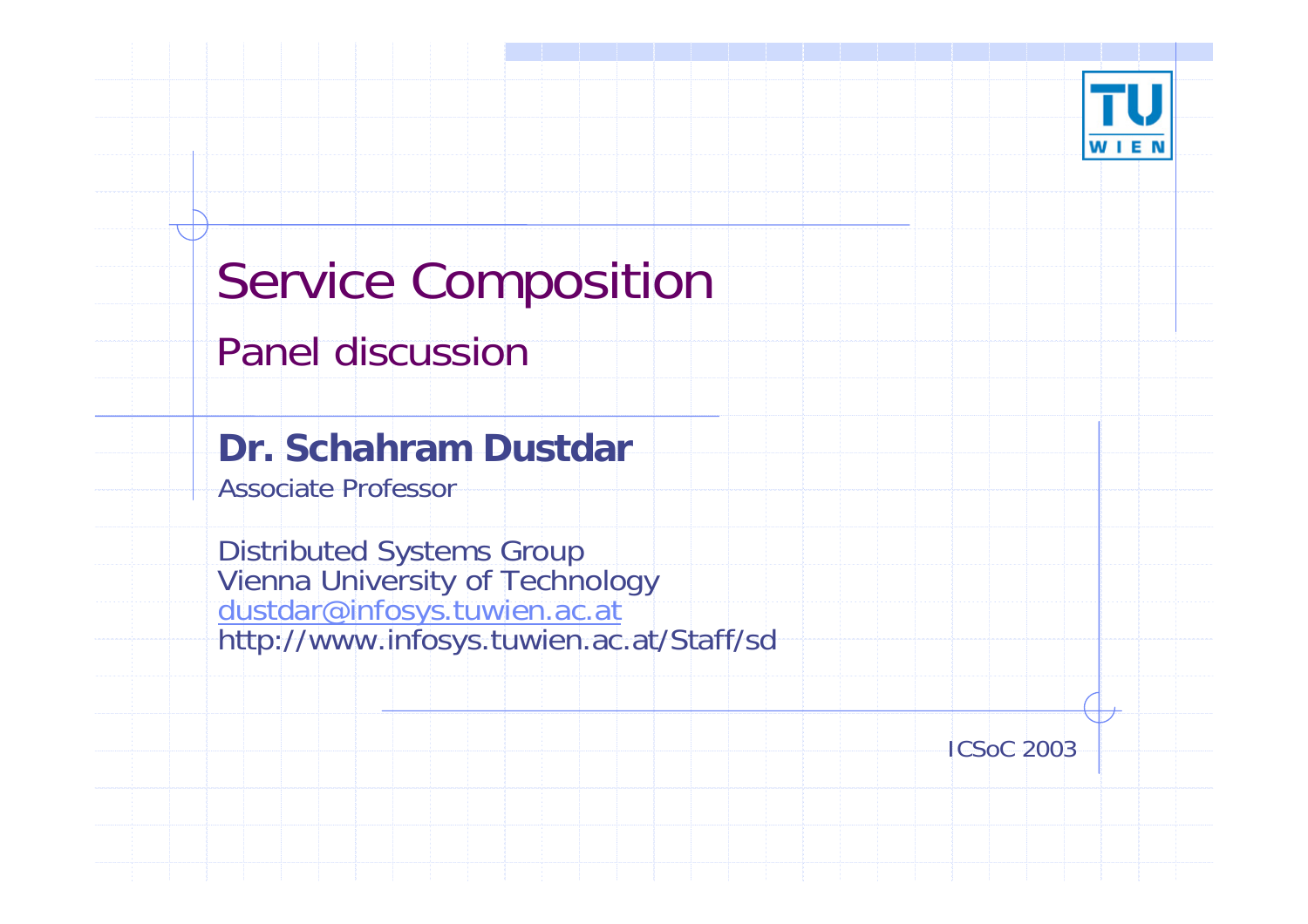

### Position

SOA = Revolution but Web services = EvolutionVendors will add extensions to the "application server"=bus=OS (sooner/later) Service Architect (User vs. Provider) ◆ SOAPY and Slippery Services Composition vs. Specification ◆ Open Source Services (Portals to Freedom?)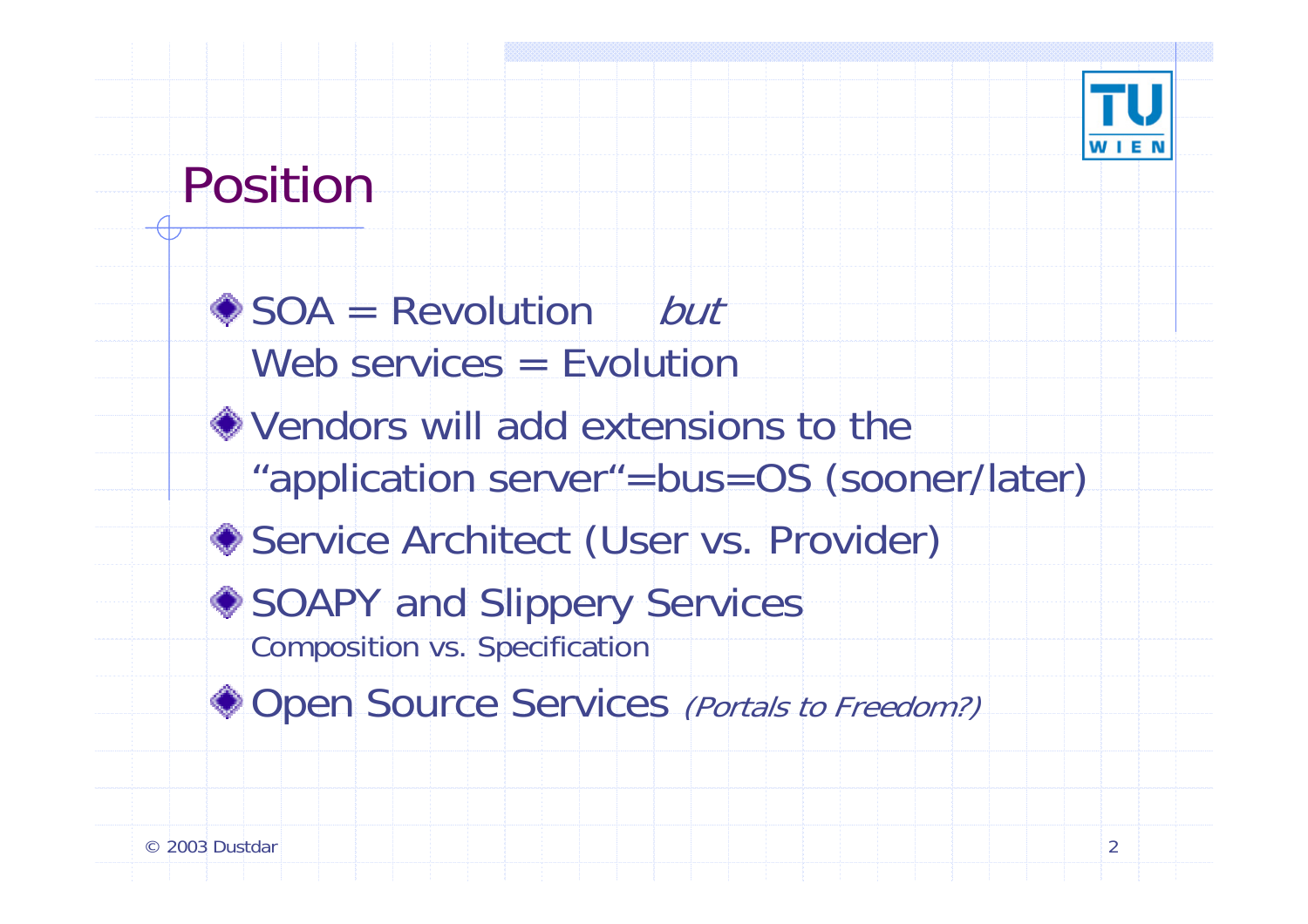

### Forget the *travel* scenario

 How to choose the mortgage that is right for **me**?

**The mortgage is just a component of a larger** "**system**": what about the insurance policies that protect the lender? what about complementing repayment with a savings scheme? what about…

**This system is dynamic: interest rates will** change; my status will change; will I have to go all over the search process again? How many times?



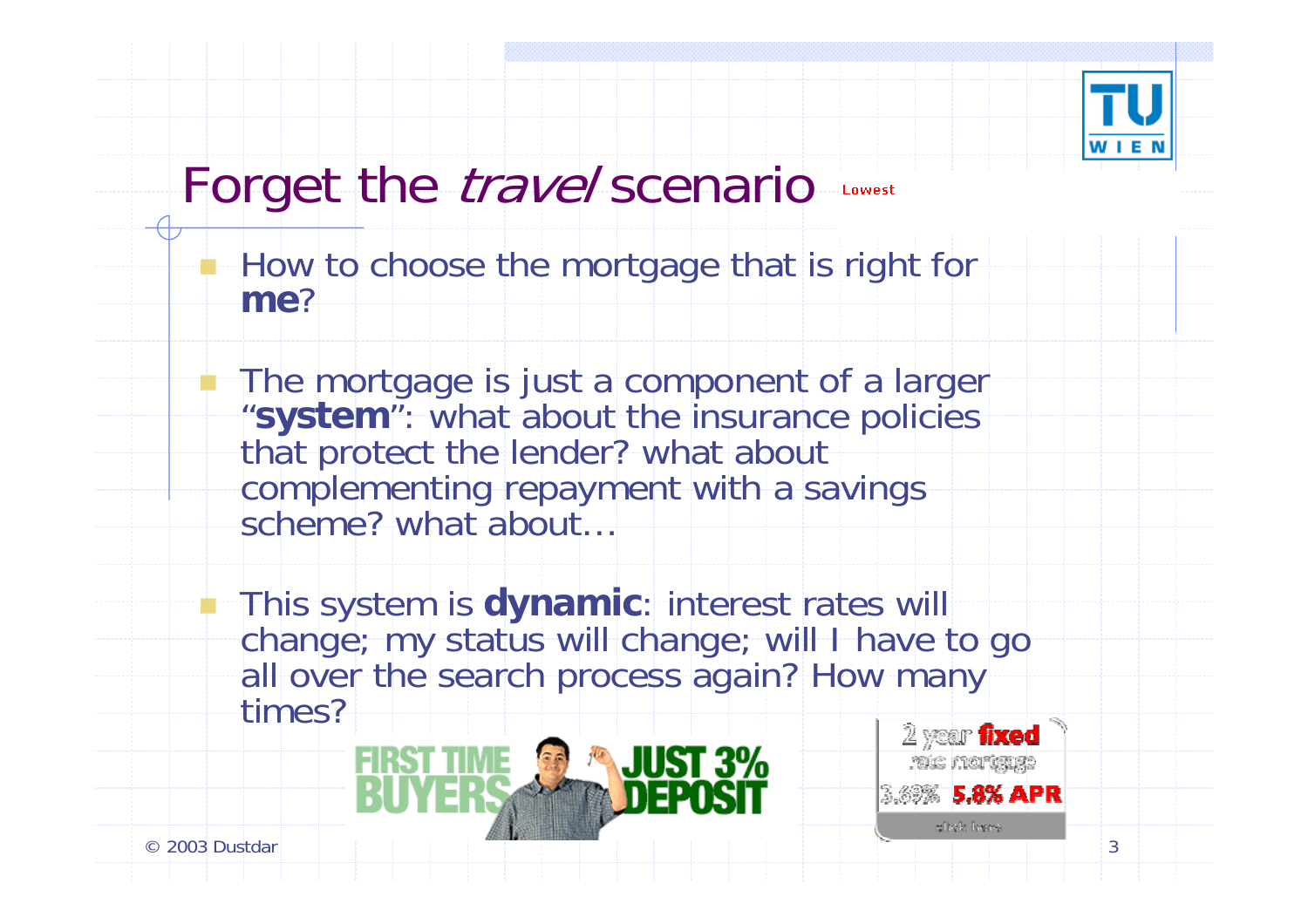

### Service Infrastructure

Web browser is part of OS?! ◆"Application server" is part of OS?!

Who provides service infrastructures? What happened to the P2P architectural style of Web services?

Sounds familiar ?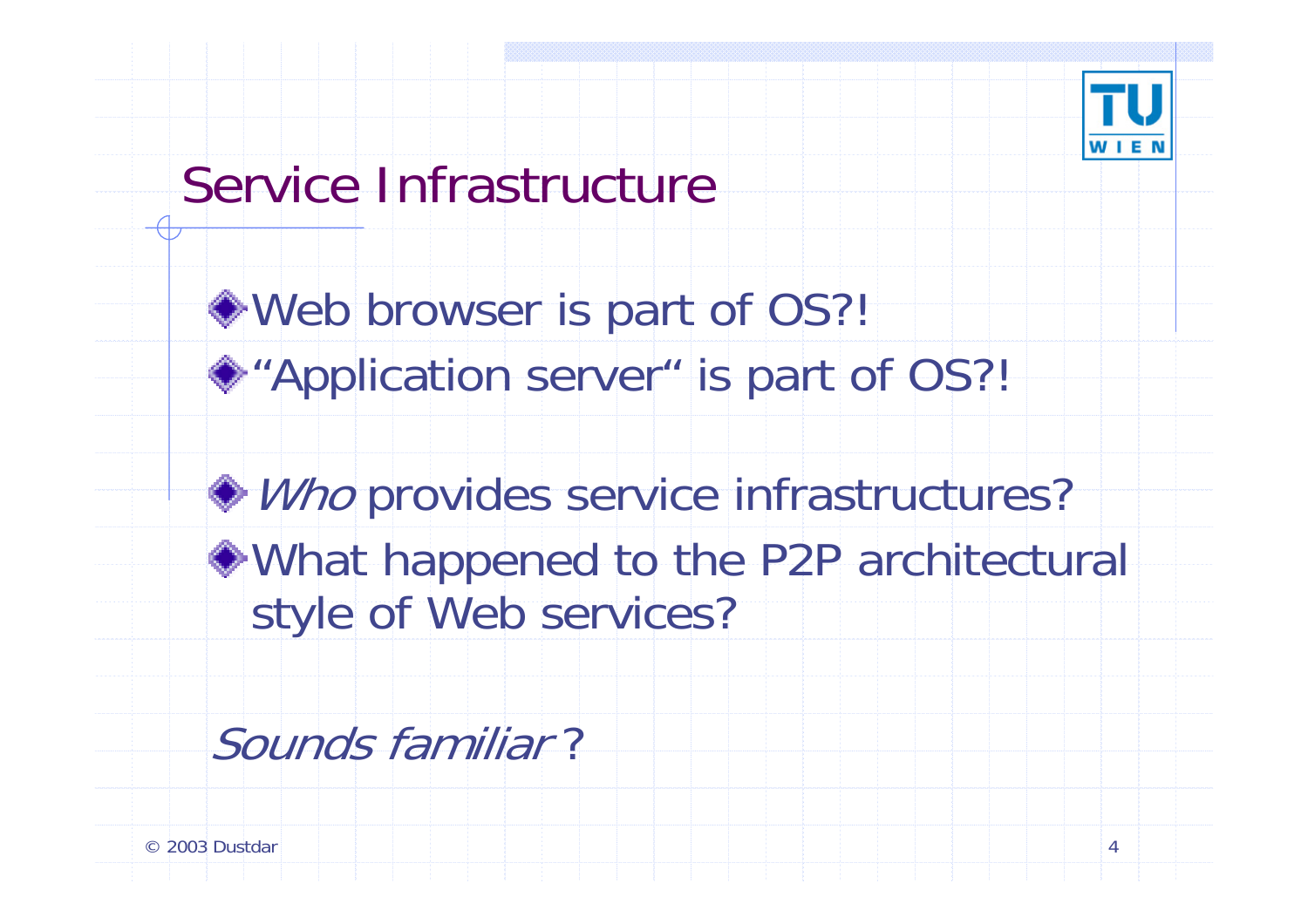

## Service Architect

- Different user/provider views (interface, (business-) protocols, Transport, Implementation)
- ◆ Service Evolution (new, disappear, morph; e.g. bidding for services)
- Metrics and Criteria for monitoring and managing services
- Planned vs. Unplanned change (design-time vs. Run-<br>time?)
- Service (Process) reuse
- Service simulation and service testing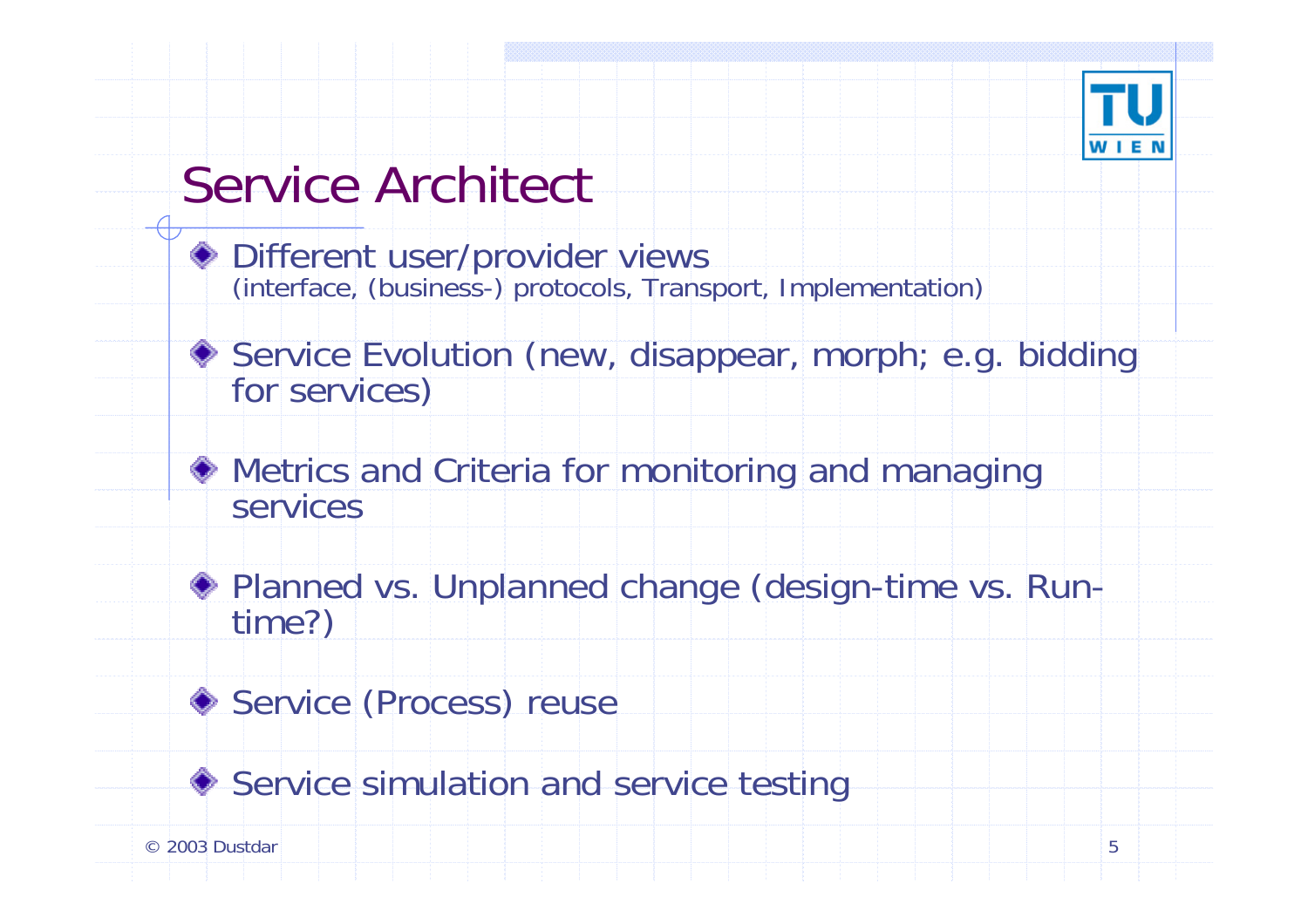

## SOAPY Services

- Need to be monitored and maintained (notifications to who) in run-time to reflect **changes** on
	- **the way the service is being delivered (e.g. due to** increased mobility -> connectivity modes)
	- **n** the business environment (e.g. new legislation)
	- **n** the requirements (e.g. client status changes)
	- **n** the technological opportunities (e.g. more robust components are made available)
- ◆ Missing:
	- **Support for Evolution**
	- **Example 1 Support for Configuration**
	- **Example 1 Support for Life-cycle and versions**

m.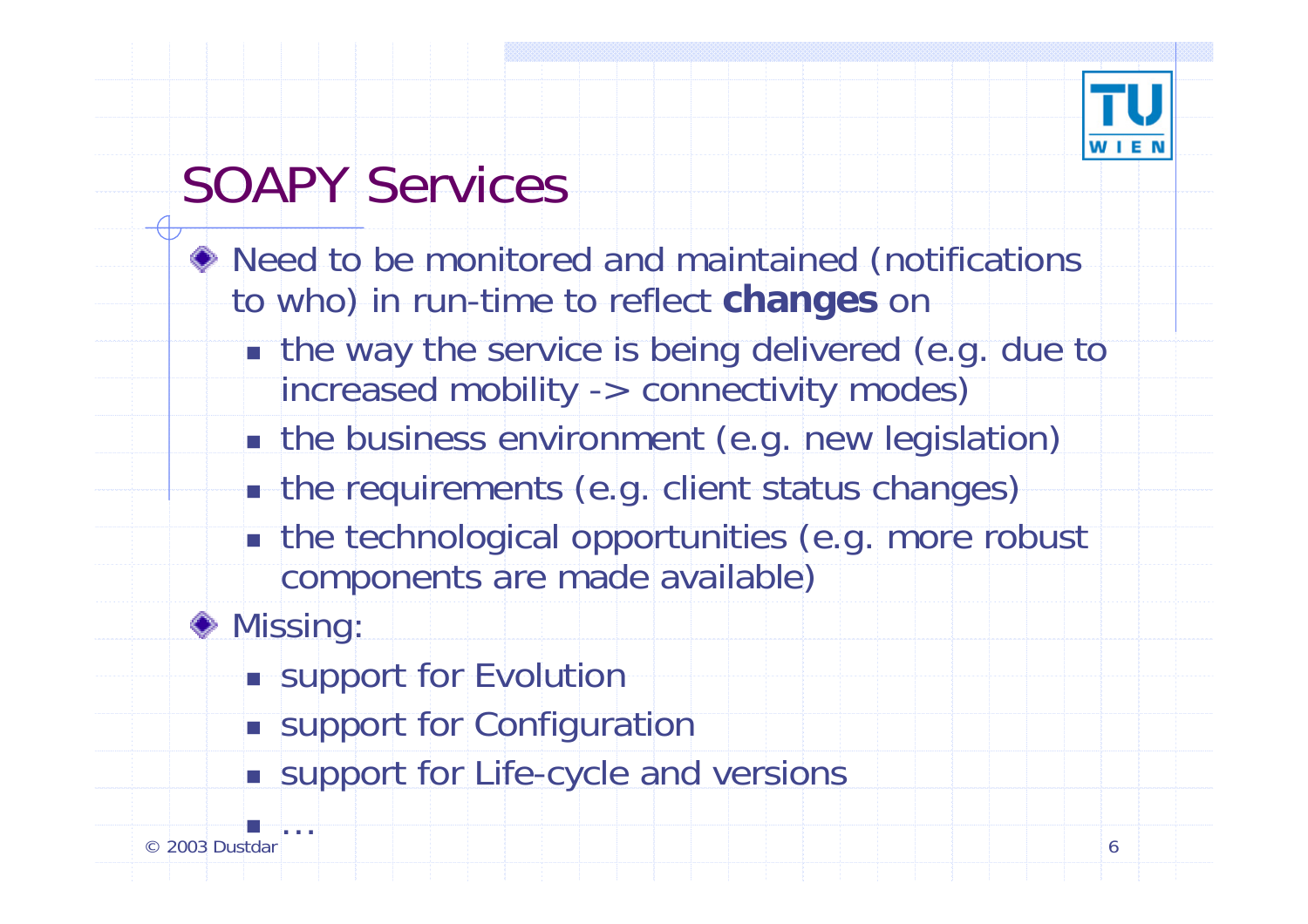

### Business Models

◆ Software companies jointly provide new applications (compositions?) consisting of their services

◆ Open Source Services as Portals to Freedom?

(If) services are free; What about the process composition (templates)? Who adds value to services?